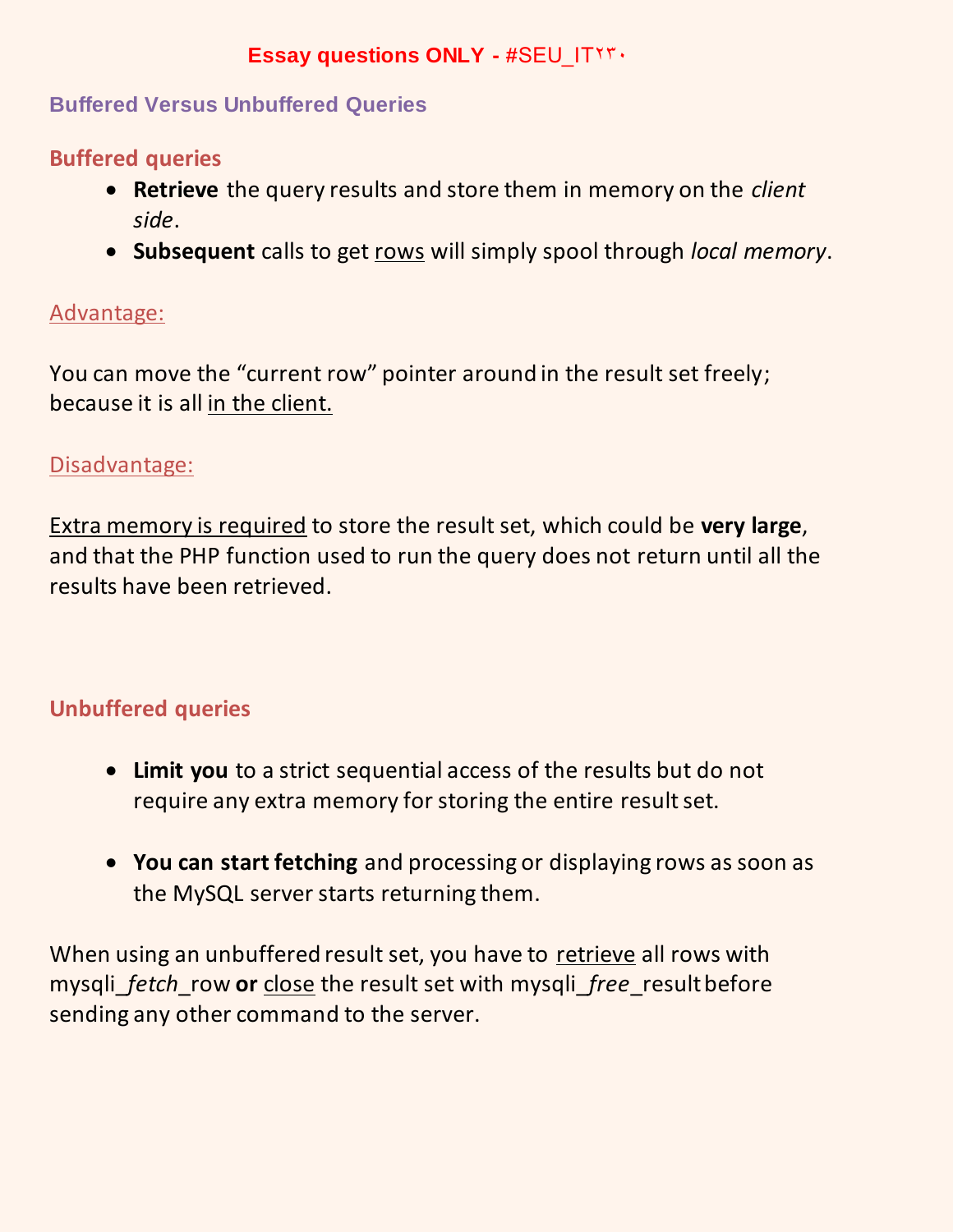#### TYPES OF ERRORS Runtime Errors **PHP Errors**

| <b>E ERROR</b>                                | <b>E WARNING</b>                    |  |
|-----------------------------------------------|-------------------------------------|--|
| This is a <b>fatal</b> , unrecoverable error. | Most common type of error. It       |  |
|                                               | normally signals that something you |  |
| Ex: out-of-memory errors, uncaught            | tried doing went wrong.             |  |
| exceptions, or class re-declarations.         |                                     |  |
|                                               | Ex: missing function parameters, a  |  |
|                                               | database you could not connect to,  |  |
|                                               | or division by zero. (/0)           |  |
|                                               |                                     |  |

## **MVC**

Wiki: Model–view–controller (MVC) is a software architectural pattern for implementing user interfaces.

 Many web apps are based on the Model-View-Controller (MVC) **architecture pattern**



**Web:**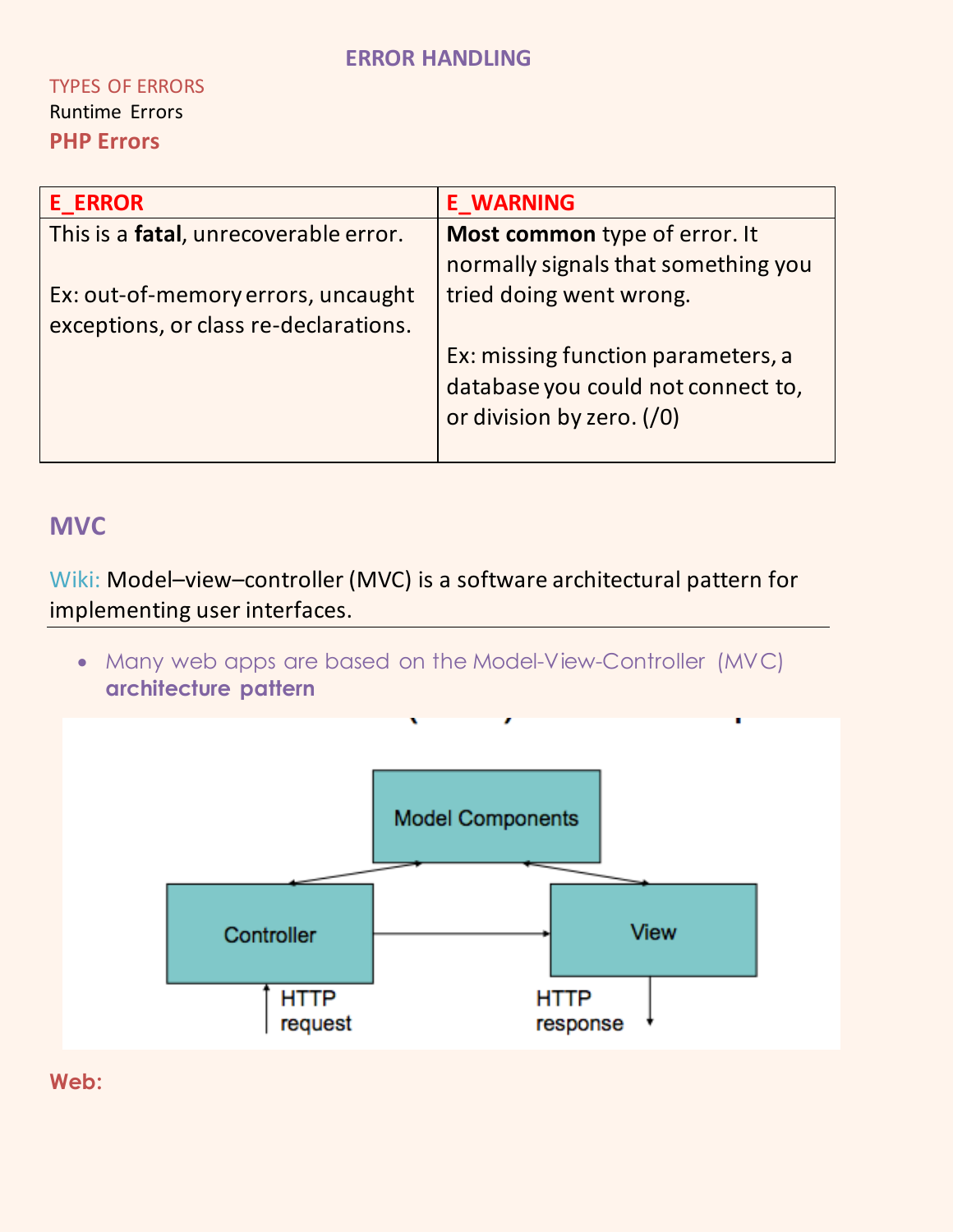The *Model-View-Controller (MVC)* pattern separates the modeling of the domain, the presentation, and the actions based on user input into three separate classes

- **Model**. The model manages the behavior and data of the application domain, responds to requests for information about its state (usually from the view), and responds to instructions to change state (usually from the controller).
- **View**. The view manages the display of information.
- **Controller**. The controller interprets the mouse and keyboard inputs from the user, informing the model and/or the view to change as appropriate.

## **According to wiki; Model View Controller** Interactions

In addition to dividing the application into three kinds of components, the model–view–controller design defines the interactions between them.

- A controller can send commands to the model to update the model's state (e.g., editing a document). It can also send commands to its associated view to change the view's presentation of the model (e.g., by scrolling through a document).
- A model stores data that is retrieved by the controller and displayed in the view. Whenever there is a change to the data it is updated by the controller.
- A view requests information from the model that it uses to generate an output representation to the user.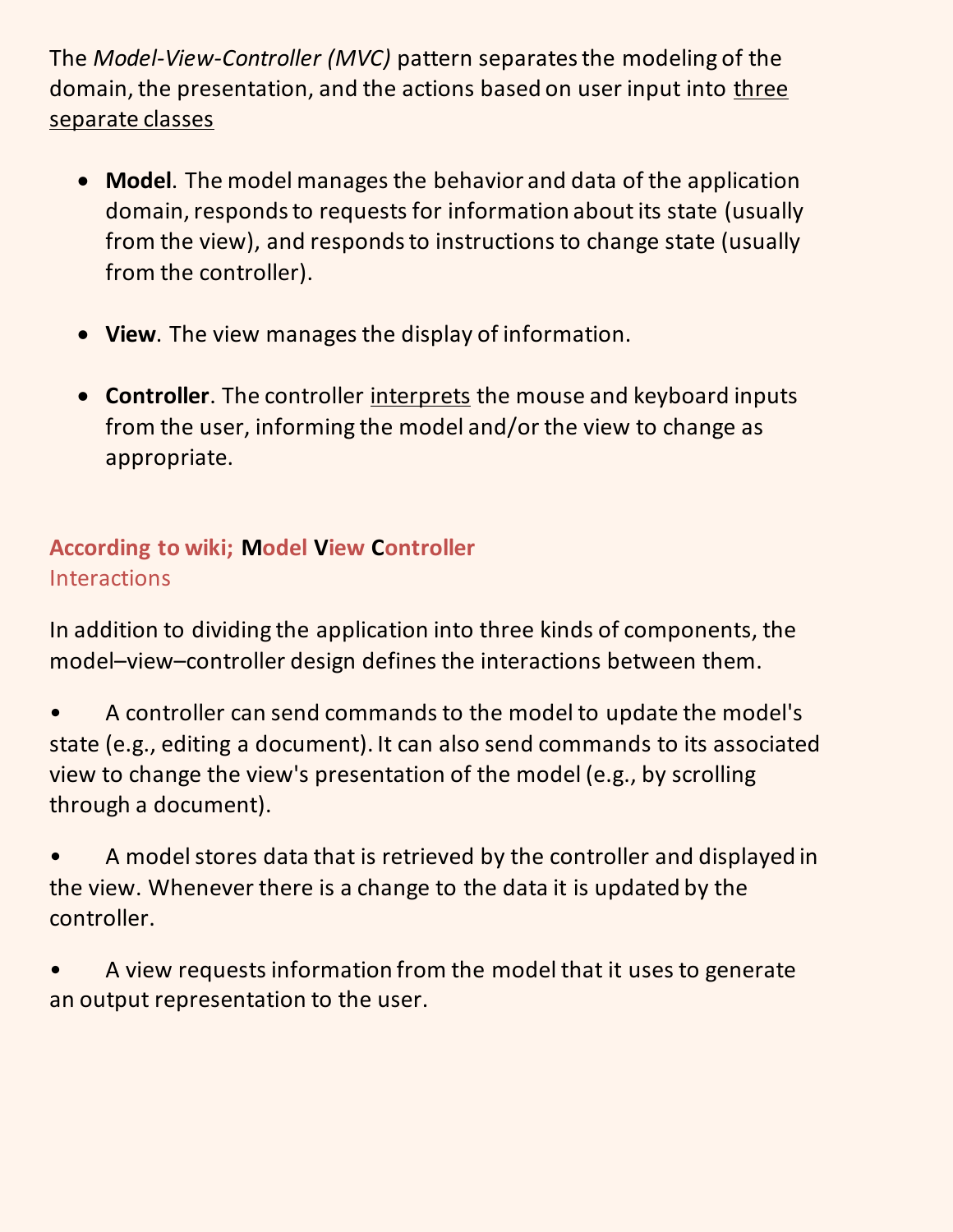

**From web: How can I implement the MVC design pattern using JSP?**

A common scenario might look like this, a user sends a request to a server. The request is handled by a Servlet (the controller) which will initialize any JavaBeans (the model) required to fulfill the user's request. The Servlet (the controller) will then forward the request, which contains the JavaBeans (the model), to a JSP (the view) page which contains only HTML and JSTL syntax. The JSTL will format the data into a human readable format before being sent back to the user. Thus completing the full MVC process.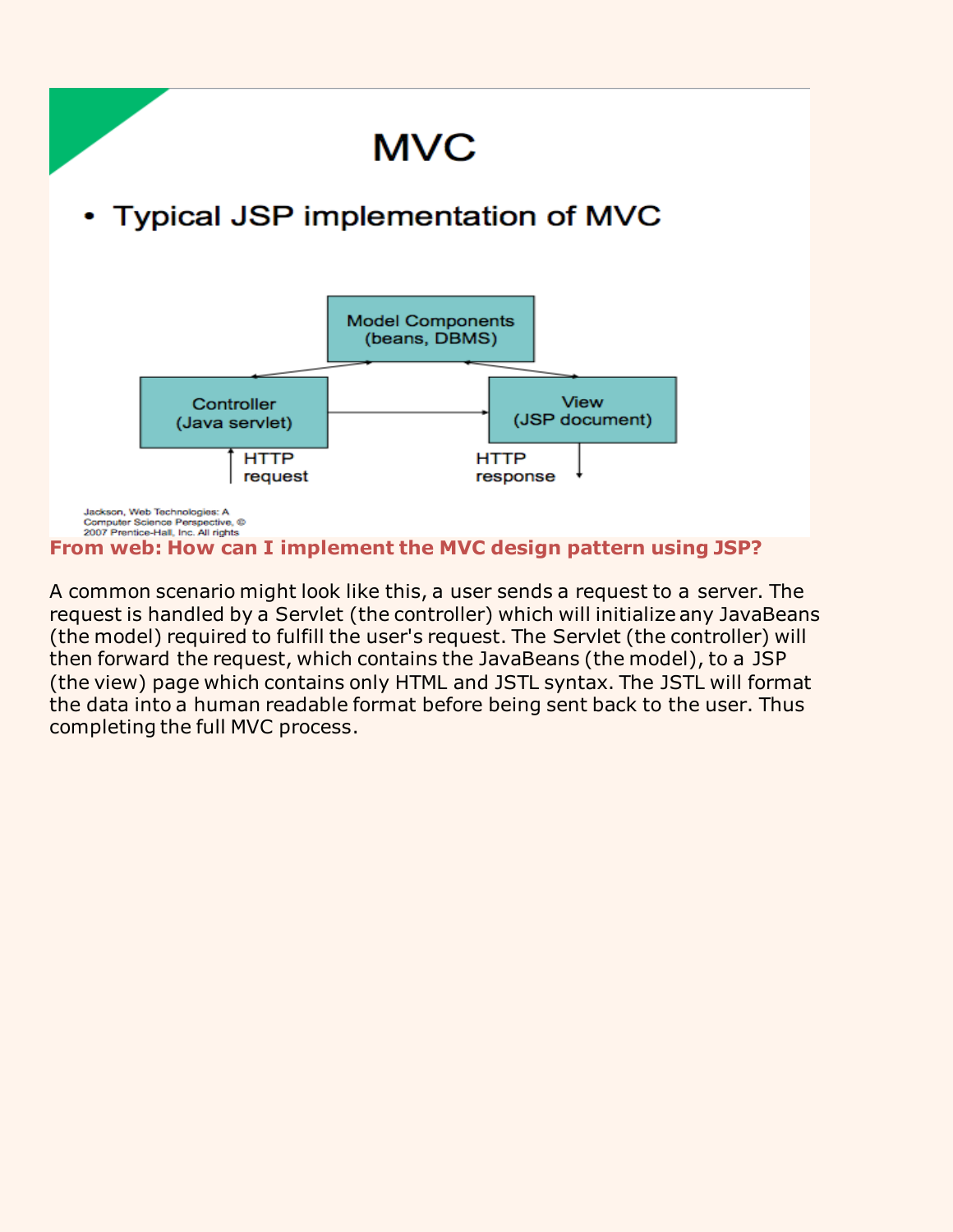

## **MVC**

- How does the controller know which component to forward to?
	- getPathInfo() value of URL's can be used
	- $-$  Example:
		- servlet mapping pattern in web.xml:

#### /controller/\*

- URL ends with: /controller/help?prod=324324
- getPathInfo() returns: /help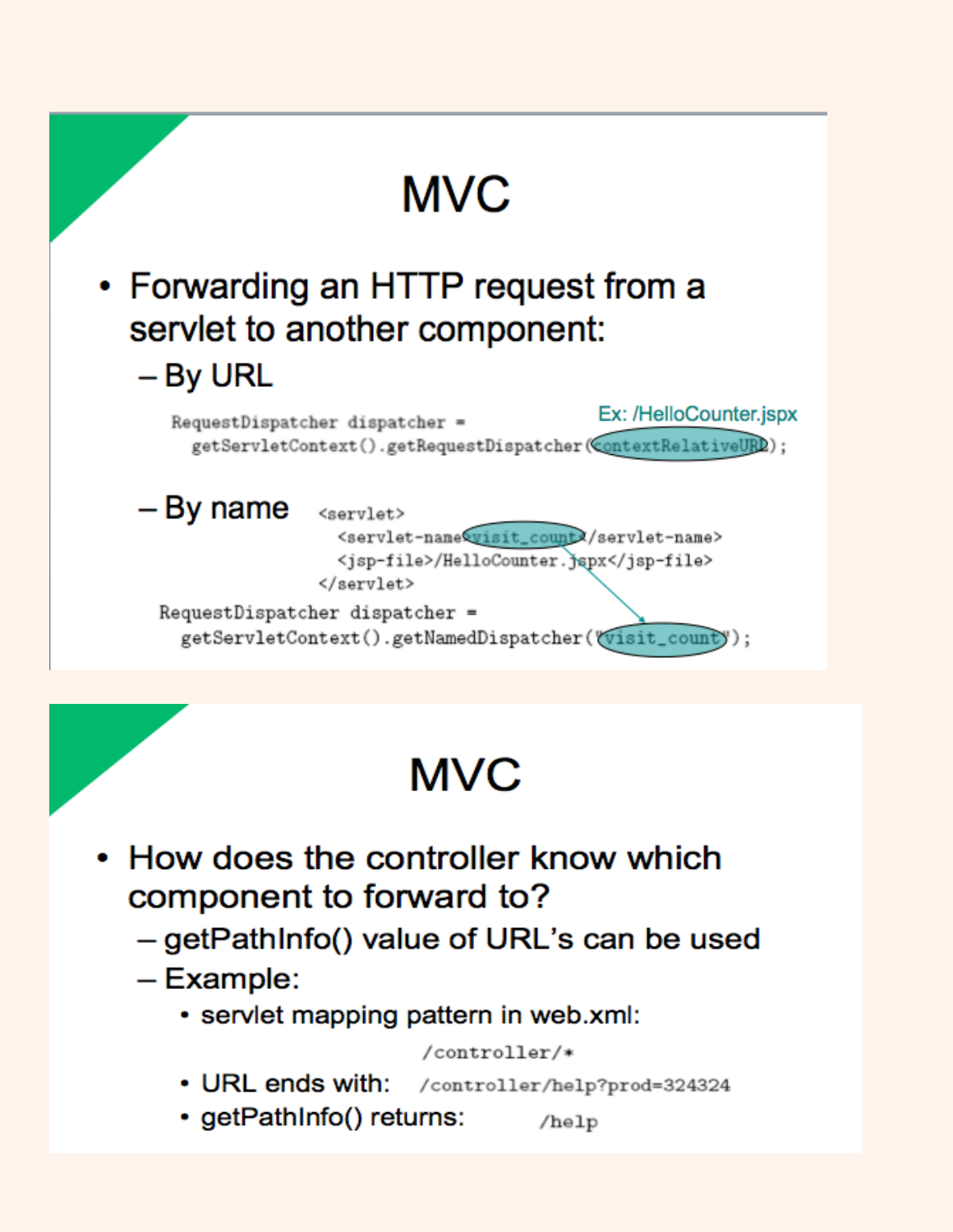

• JSP include action (not the same as the include directive!) **Execute specified** 

| <table border="0" style="width:100%"><br/><tbody></tbody></table>                                                                                                                                         |                     | component and<br>include its output<br>in place of the |  |
|-----------------------------------------------------------------------------------------------------------------------------------------------------------------------------------------------------------|---------------------|--------------------------------------------------------|--|
| <tr></tr>                                                                                                                                                                                                 |                     | include element                                        |  |
|                                                                                                                                                                                                           |                     |                                                        |  |
| <td <="" style="width:20%" td=""><td></td><td></td></td>                                                                                                                                                  | <td></td> <td></td> |                                                        |  |
| > <jsp:include page="/navbar.jspx&lt;/td&gt;&lt;td&gt;&lt;/td&gt;&lt;td&gt;/&gt;&lt;/td&gt;&lt;/td&gt;&lt;/tr&gt;&lt;tr&gt;&lt;td&gt;&lt;td style=" td="" width:80%"<=""><td></td><td></td></jsp:include> |                     |                                                        |  |
| ><jsp:include page="Q</td> <td>mainContent.jspx</td> <td>/&gt;</td>                                                                                                                                       | mainContent.jspx    | />                                                     |  |
| $\langle$ /tr>                                                                                                                                                                                            |                     |                                                        |  |
|                                                                                                                                                                                                           |                     |                                                        |  |
|                                                                                                                                                                                                           |                     |                                                        |  |

  |  |

# **MVC**

• Adding parameters to the request object seen by an included component:

> <jsp:include page="/navbar.jspx"> <jsp:param name="currentPage" value="home" /> </jsp:include>

request object seen by navbar.jspx will include parameter named currentPage with value home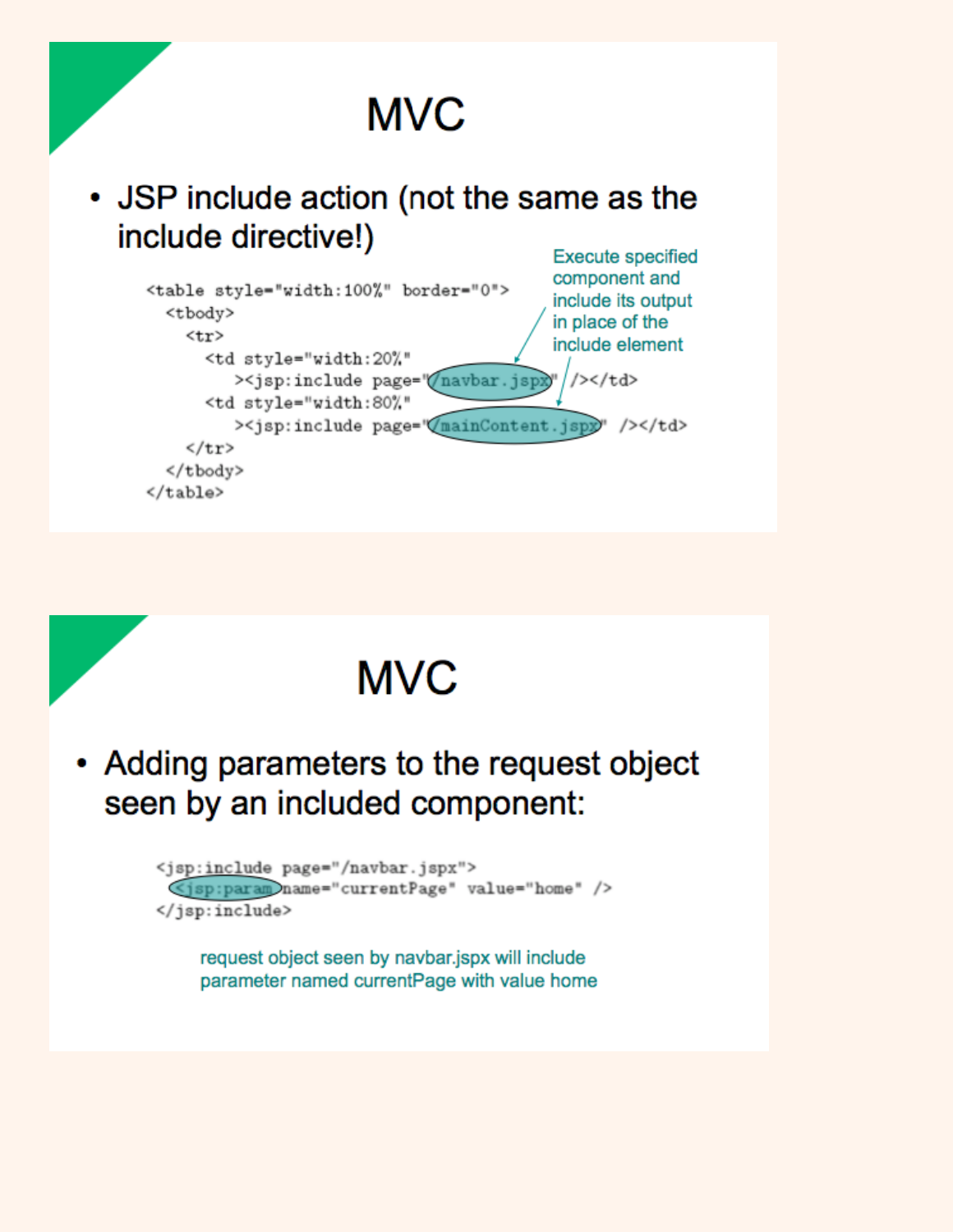#### **JDBC**

**Seven Steps for Database Access (Concept & Code) Essay**

- 1. Load the JDBC driver
- 2. Define the connection URL
- 3. Establish the connection
- 4. Create a Statement object
- 5. Execute a query or update
- 6. Process the result set
- 7. Close the statement and connection

#### **1- Load the JDBC driver.**

To load a driver, you specify the classname of the database driver in the Class.forName method. By doing so, you automatically create a driver instance and register it with the JDBC driver manager.

```
try {
Class.forName("connect.microsoft.MicrosoftDriver");
Class.forName("oracle.jdbc.driver.OracleDriver");
Class.forName("com.sybase.jdbc.SybDriver");
} catch(ClassNotFoundException cnfe) {
System.err.println("Error loading driver: " + cnfe);
}
```
#### **2. Define the connection URL.**

In JDBC, a connection URL specifies the server host, port, and database name with which to establish a connection.

String host = "dbhost.yourcompany.com";

String dbName = "someName";

int port  $= 1234$ ;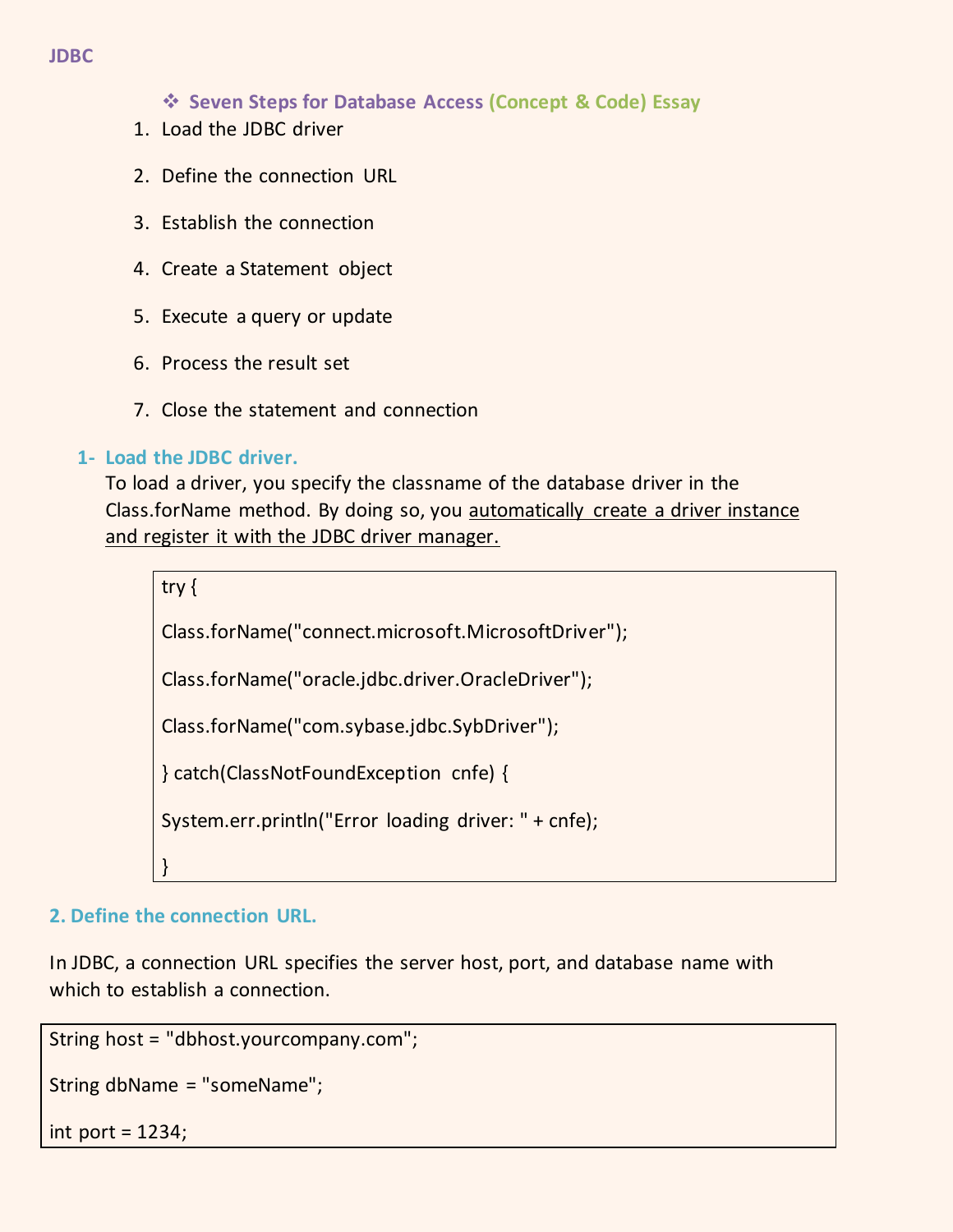```
String oracleURL = "jdbc:oracle:thin:@" + host +
```

```
":" + port + ":" + dbName:
```

```
String sybaseURL = "jdbc:sybase:Tds:" + host +
```

```
":" + port + ":" + "?SERVICENAME=" + dbName;
```

```
String msAccessURL = "jdbc:odbc:" + dbName;
```
#### **3. Establish the connection.**

With the connection URL, username, and password, a network connection to the database can be established.

Once the connection is established, database queries can be performed until the connection is closed.

#### **try/catch :**

```
String username = "jay_debesee";
```

```
String password = "secret";
```

```
Connection connection =
```

```
DriverManager.getConnection(oracleURL, username, password);
```

```
(getDriverName, getDriverVersion):
```

```
DatabaseMetaData dbMetaData = connection.getMetaData();
```
String productName =

dbMetaData.getDatabaseProductName();

```
System.out.println("Database: " + productName);
```
String productVersion =

dbMetaData.getDatabaseProductVersion();

System.out.println("Version: " + productVersion);

**4. Create a Statement object.** 

Creating a Statement object enables you to send queries and commands to the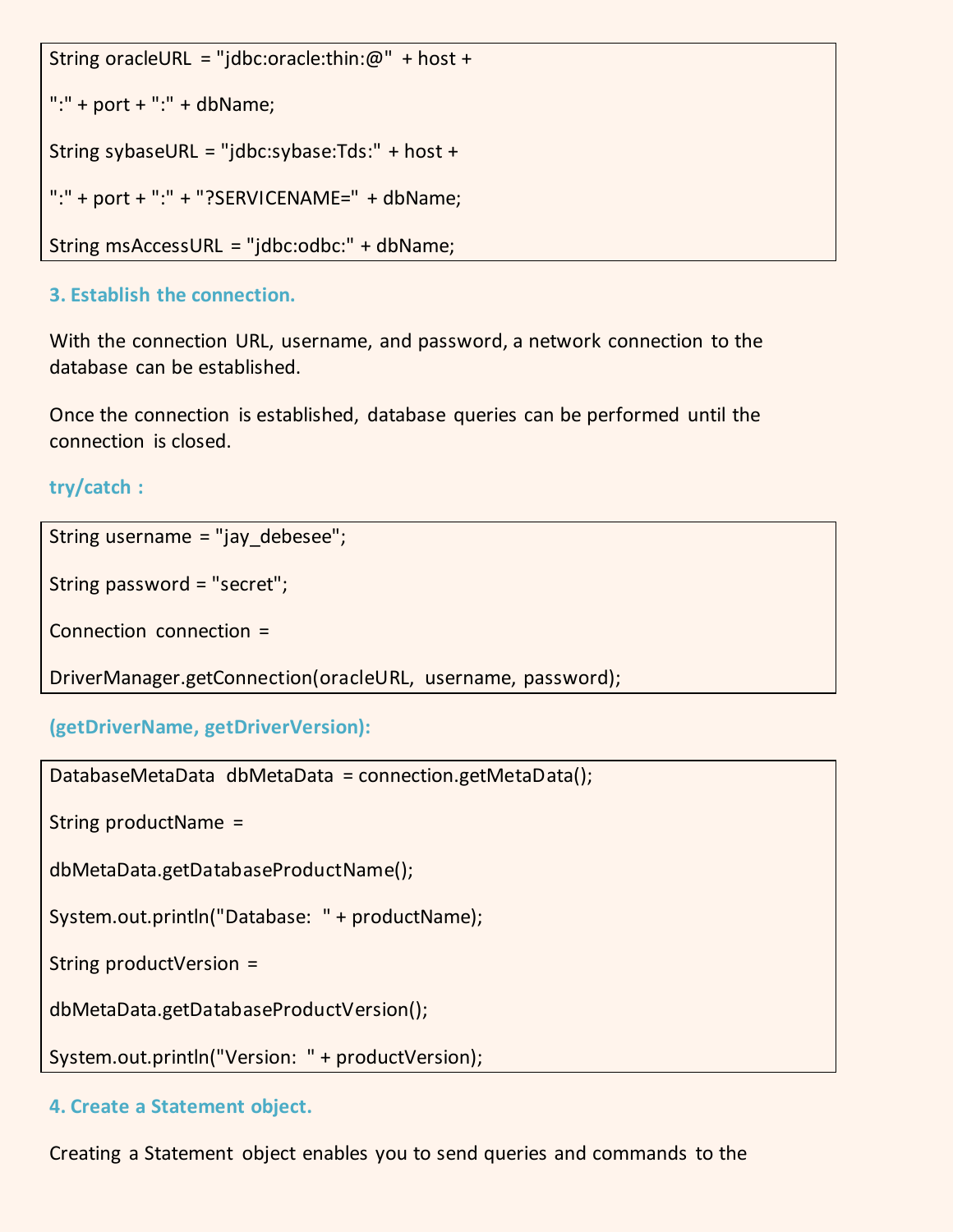database.

Statement statement = connection.createStatement();

#### **5. Execute a query or update.**

Given a Statement object, you can send SQL statements to the database by using the execute, executeQuery, executeUpdate, or executeBatch methods.

String query = "SELECT col1, col2, col3 FROM sometable";

ResultSet resultSet = statement.executeQuery(query);

#### **6. Process the results.**

When a database query is executed, a ResultSet is returned. The ResultSet represents a set of rows and columns that you can process by calls to next and various getXxx methods.

```
while(resultSet.next()) {
System.out.println(resultSet.getString(1) + " " +
resultSet.getString(2) + " " +
resultSet.getString("firstname") + " "
resultSet.getString("lastname"));
}
```
#### **7. Close the connection.**

When you are finished performing queries and processing results, you should close the connection, releasing resources to the database.

connection.close();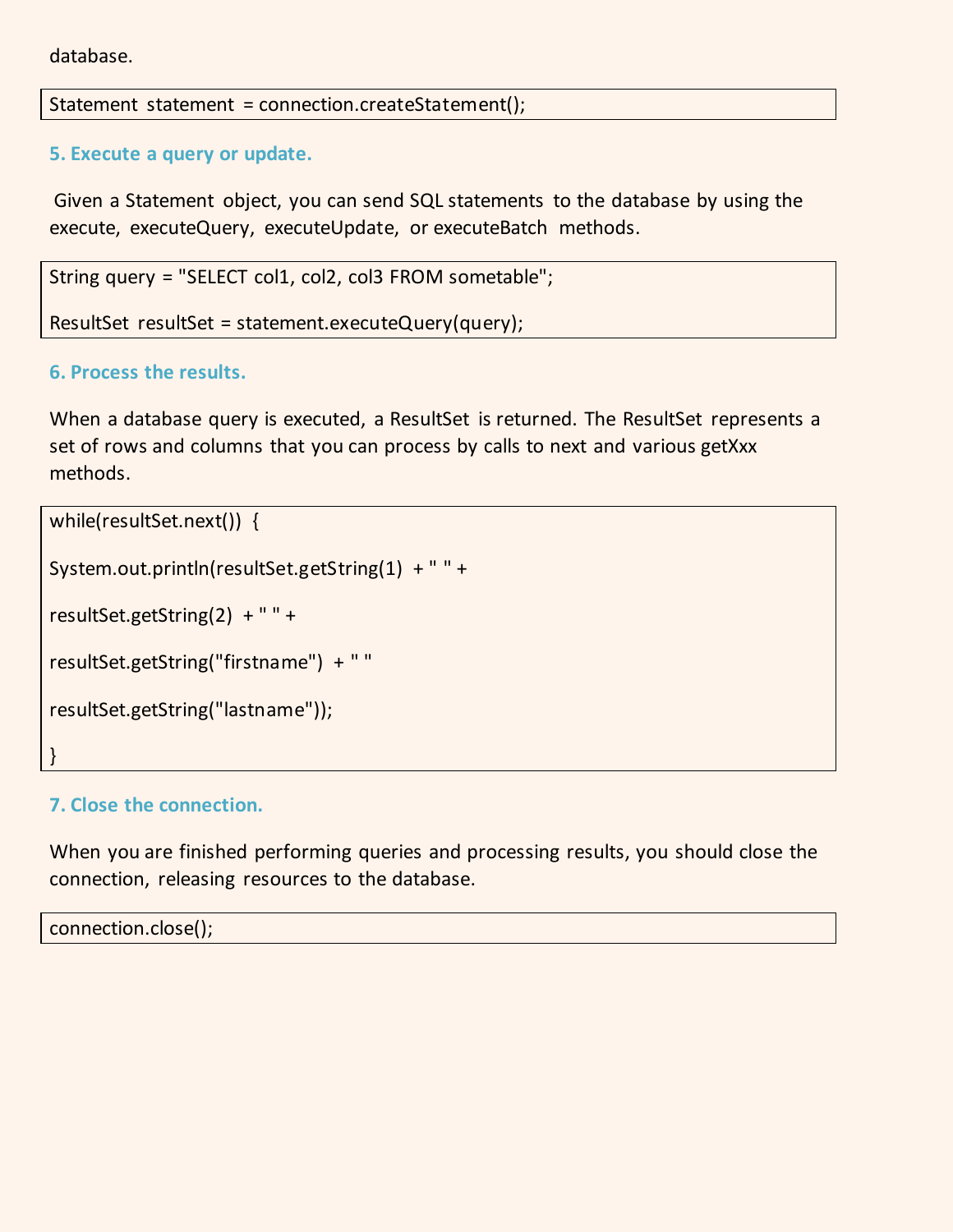## **Design patterns (Strategy pattern, singleton pattern, factory pattern, observer pattern) (Essay & concept)**

#### **DESIGN PATTERNS**

When designing software, certain programming patterns repeat themselves. Some of these have been addressed by the software design community and have been given accepted general solutions. These repeating problems are called **design patterns.**

## **Advanced OOP and Design Patterns** (4 patterns)

## **❖ Strategy Pattern**

The strategy pattern is typically used when your programmer's algorithm should be **interchangeable** with different variations of the algorithm. *For example, if you have code that creates an image, under certain circumstances, you might want to create JPEGs and under other circumstances, you might want to create GIF files.*

**The strategy pattern** is usually implemented by declaring an abstract base class with an algorithm method, which is then implemented **by inheriting concrete classes**. At some point in the code, it is decided what concrete strategy is relevant; it would then be instantiated and used wherever relevant.

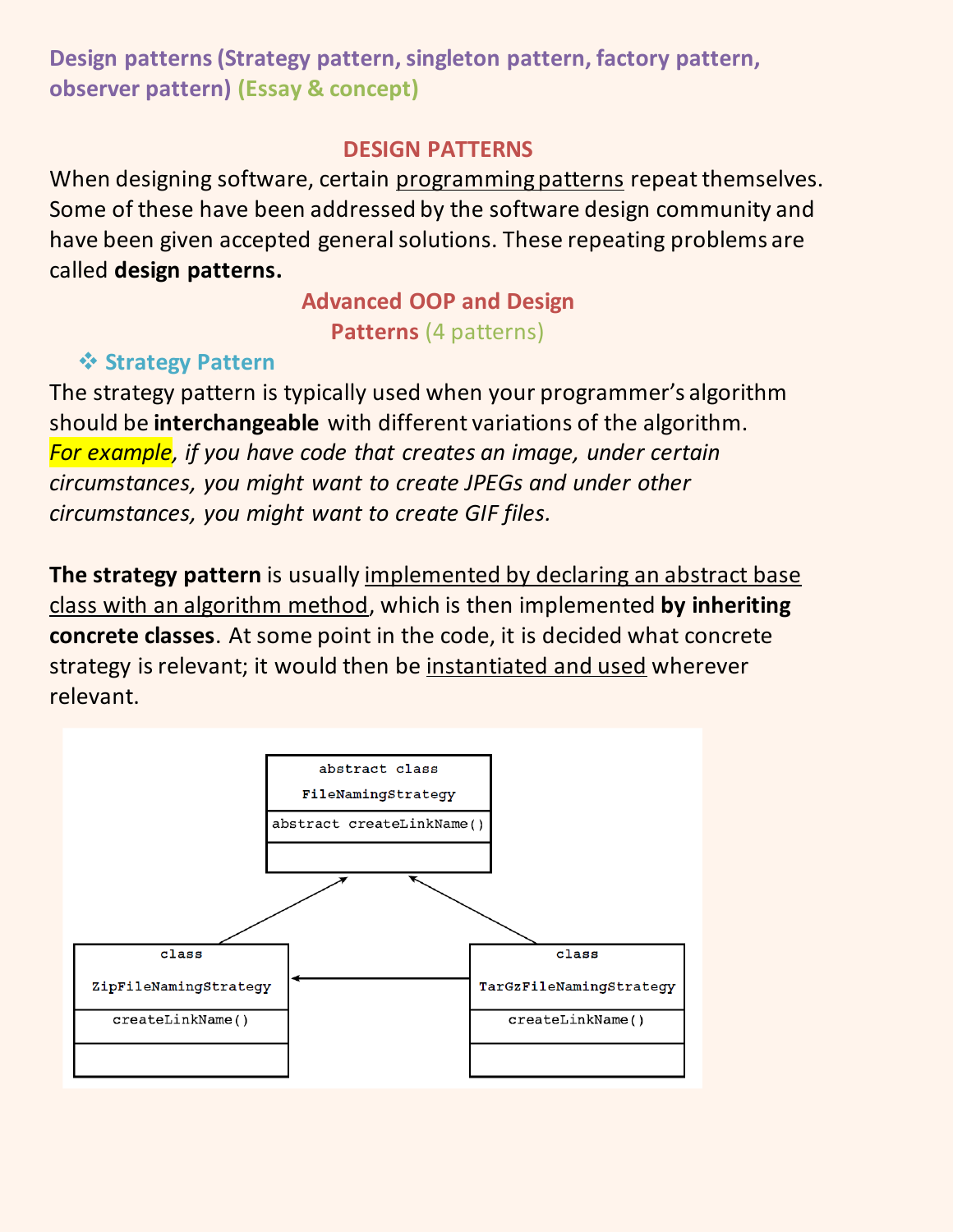## **Singleton Pattern**

The **singleton pattern** is probably one of the best-known design patterns. You have probably encountered(face) many situations where you have an object that handles some centralized operation in your application, such as a logger object.

In such cases, it is usually preferred for only one such application-wide instance to exist and for all application code to have the ability to access it.

Specifically, in a logger object, you would want every place in the application that wants to print something to the log to have access to it, and let the centralized logging mechanism handle the filtering of log messages according to log level settings. For this kind of situation, the singleton pattern exists.

## **Factory Pattern**

**Polymorphism** and the use of base class is really the center of OOP.

At some stage, a concrete instance of the base class's subclasses must be created.

This is usually done using the **factory pattern**. A Factory class has a static method that receives some input and, according to that input, it decides what class instance to create (usually a subclass).

Say that on your web site, different kinds of users can log in.

Some are guests, some are regular customers, and others are administrators.

In a common scenario, you would have a base class User and have three subclasses: GuestUser, CustomerUser, and AdminUser.

Likely User and its subclasses would contain methods to retrieve information about the user

For example, **permissions on what they can access on the web site and their personal preferences**